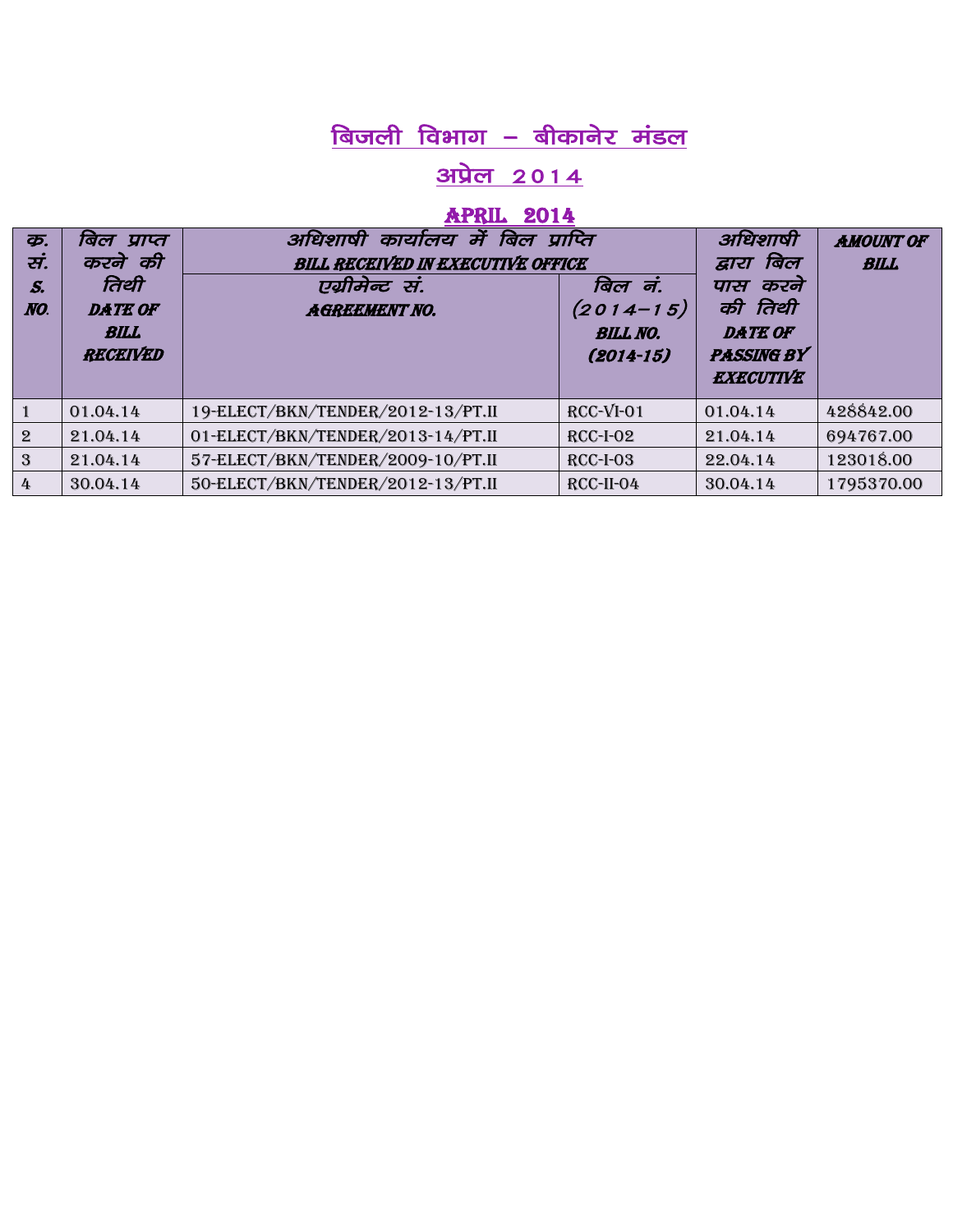# <u>मई 2014</u>

## May 2014

| த.<br>सं.<br>S.<br>NO. | बिल प्राप्त<br>करने की<br>तिथी<br><b>DATE OF</b><br><b>BILL</b><br><b>RECEIVED</b> | अधिशाषी कार्यालय में बिल प्राप्ति<br><b>BILL RECEIVED IN EXECUTIVE OFFICE</b><br>एग्रीमेन्ट सं.<br><b>AGREEMENT NO.</b> | बिल नं.<br>$(2014 - 15)$<br><b>BILL NO.</b><br>$(2014 - 15)$ | अधिशाषी<br>बिल<br>द्वारा<br>करने<br>पास<br>की तिथी<br><b>DATE OF</b><br><b>PASSING BY</b><br><b>EXECUTIVE</b> | <b>AMOUNT OF</b><br><b>BILL</b> |
|------------------------|------------------------------------------------------------------------------------|-------------------------------------------------------------------------------------------------------------------------|--------------------------------------------------------------|---------------------------------------------------------------------------------------------------------------|---------------------------------|
|                        | 02.05.14                                                                           | 35-ELECT/BKN/TENDER/2011-12/PT.II                                                                                       | FCC-III-05                                                   | 02.05.14                                                                                                      | 521588.00                       |
| $\overline{2}$         | 12.05.14                                                                           | 32-ELECT/BKN/TENDER/2013-14/PT.II                                                                                       | $RCC-I-06$                                                   | 12.05.14                                                                                                      | 300378.00                       |
| 3                      | 22.05.14                                                                           | 37-ELECT/BKN/TENDER/2012-13/PT.II                                                                                       | RCC-I-07                                                     | 22.05.14                                                                                                      | 1283223.00                      |
| 4                      | 22.05.14                                                                           | 08-ELECT/BKN/TENDER/2013-14/PT.II                                                                                       | RCC-II-08                                                    | 22.05.14                                                                                                      | 138837.00                       |
| $\overline{5}$         | 22.05.14                                                                           | 07-ELECT/BKN/TENDER/2013-14/PT.II                                                                                       | RCC-II-09                                                    | 22.05.14                                                                                                      | 55165.00                        |
| 6                      | 22.05.14                                                                           | 03-ELECT/BKN/TENDER/2011-12/PT.II                                                                                       | $RCC-VI-10$                                                  | 22.05.14                                                                                                      | 847757.00                       |
| 7                      | 26.05.14                                                                           | 22-ELECT/BKN/TENDER/2012-13/PT.II                                                                                       | <b>RCC-II-11</b>                                             | 26.05.14                                                                                                      | 525116.00                       |
| 8                      | 26.05.14                                                                           | 34-ELECT/BKN/TENDER/2012-13/PT.II                                                                                       | $RCC$ -III-12                                                | 26.05.14                                                                                                      | 1224893.00                      |
| 9                      | 27.05.14                                                                           | 04-ELECT/BKN/TENDER/2013-14/PT.II                                                                                       | $RCC-IV-13$                                                  | 27.05.14                                                                                                      | 64008.00                        |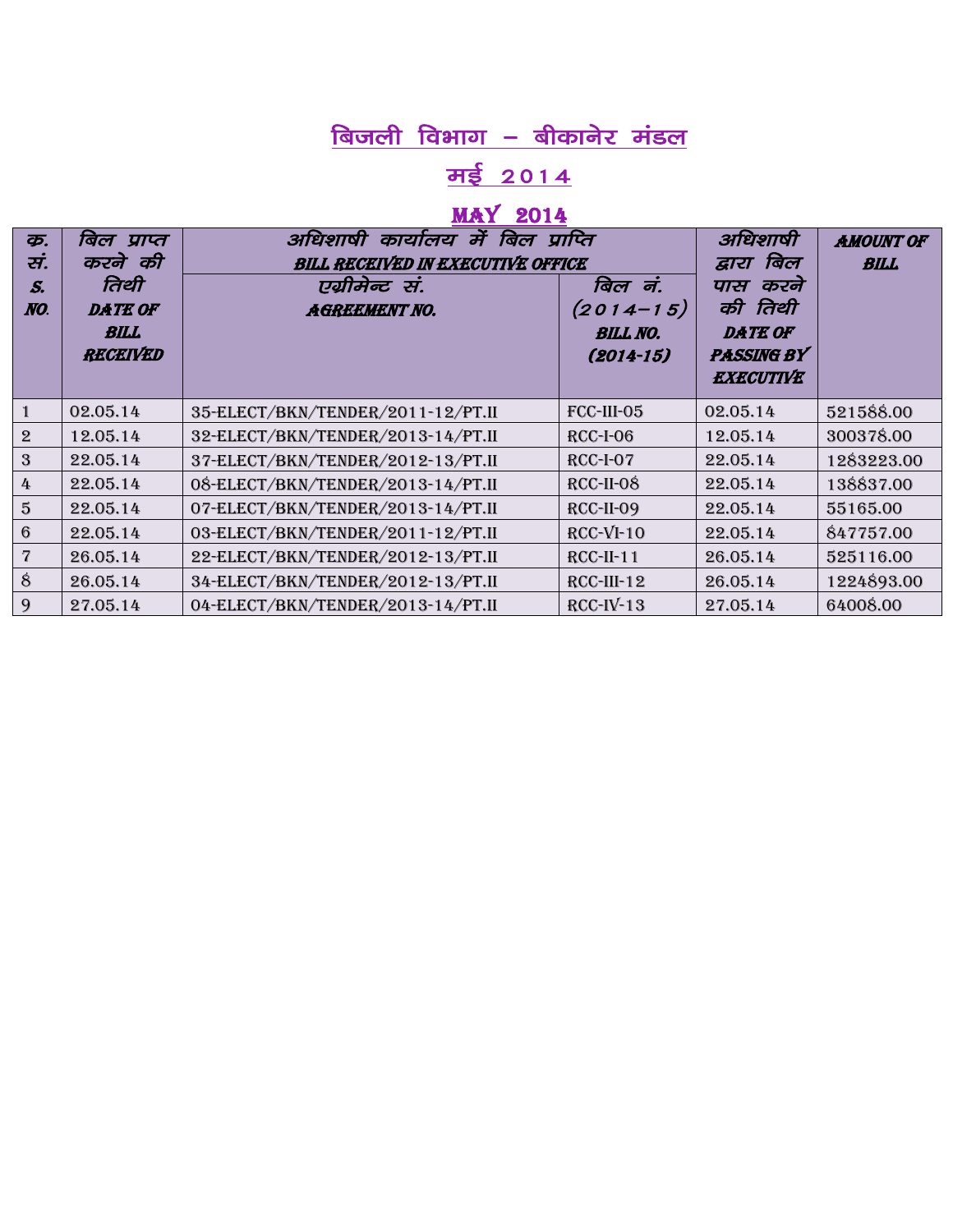# $\fbox{d}$ जली विभाग – बीकानेर मंडल

#### <u> जून2014</u>

#### **JUNE 2014**

| <b>कृ.</b>     | बिल प्राप्त     | कार्यालय में बिल प्राप्ति<br>अधिशाषी     |                 | अधिशाषी           | <b>AMOUNT OF</b> |
|----------------|-----------------|------------------------------------------|-----------------|-------------------|------------------|
| सं.            | करने की         | <b>BILL RECEIVED IN EXECUTIVE OFFICE</b> |                 | बिल<br>द्वारा     | <b>BILL</b>      |
| S.             | तिथी            | एग्रीमेन्ट सं.                           | बिल नं.         | करने<br>पास       |                  |
| NO.            | <b>DATE OF</b>  | <b>AGREEMENT NO.</b>                     | $(2014 - 15)$   | की तिथी           |                  |
|                | <b>BILL</b>     |                                          | <b>BILL NO.</b> | <b>DATE OF</b>    |                  |
|                | <b>RECEIVED</b> |                                          | $(2014 - 15)$   | <b>PASSING BY</b> |                  |
|                |                 |                                          |                 | <b>EXECUTIVE</b>  |                  |
|                | 02.06.14        | 53-ELECT/BKN/TENDER/2013-14/PT.II        | $RCC-I-14$      | 02.06.14          | 161702.00        |
| $\mathbf{2}$   | 02.06.14        | 34-ELECT/BKN/TENDER/2013-14/PT.II        | $RCC-I-15$      | 02.06.14          | 129334.00        |
| 3              | 03.06.14        | 46-ELECT/BKN/TENDER/2012-13/PT.II        | $RCC-II-16$     | 03.06.14          | 149654.00        |
| 4              | 19.06.14        | 13-ELECT/BKN/QUOTATION/2013-14           | <b>FCC-I-17</b> | 19.06.14          | 111440.00        |
| $\overline{5}$ | 19.06.14        | 07-ELECT/BKN/QUOTATION/2013-14           | $FCC-I-18$      | 19.06.14          | 100799.00        |
| 6              | 27.06.14        | 42-ELECT/BKN/TENDER/2010-11/PT.II        | <b>FCC-I-19</b> | 27.06.14          | 137929.00        |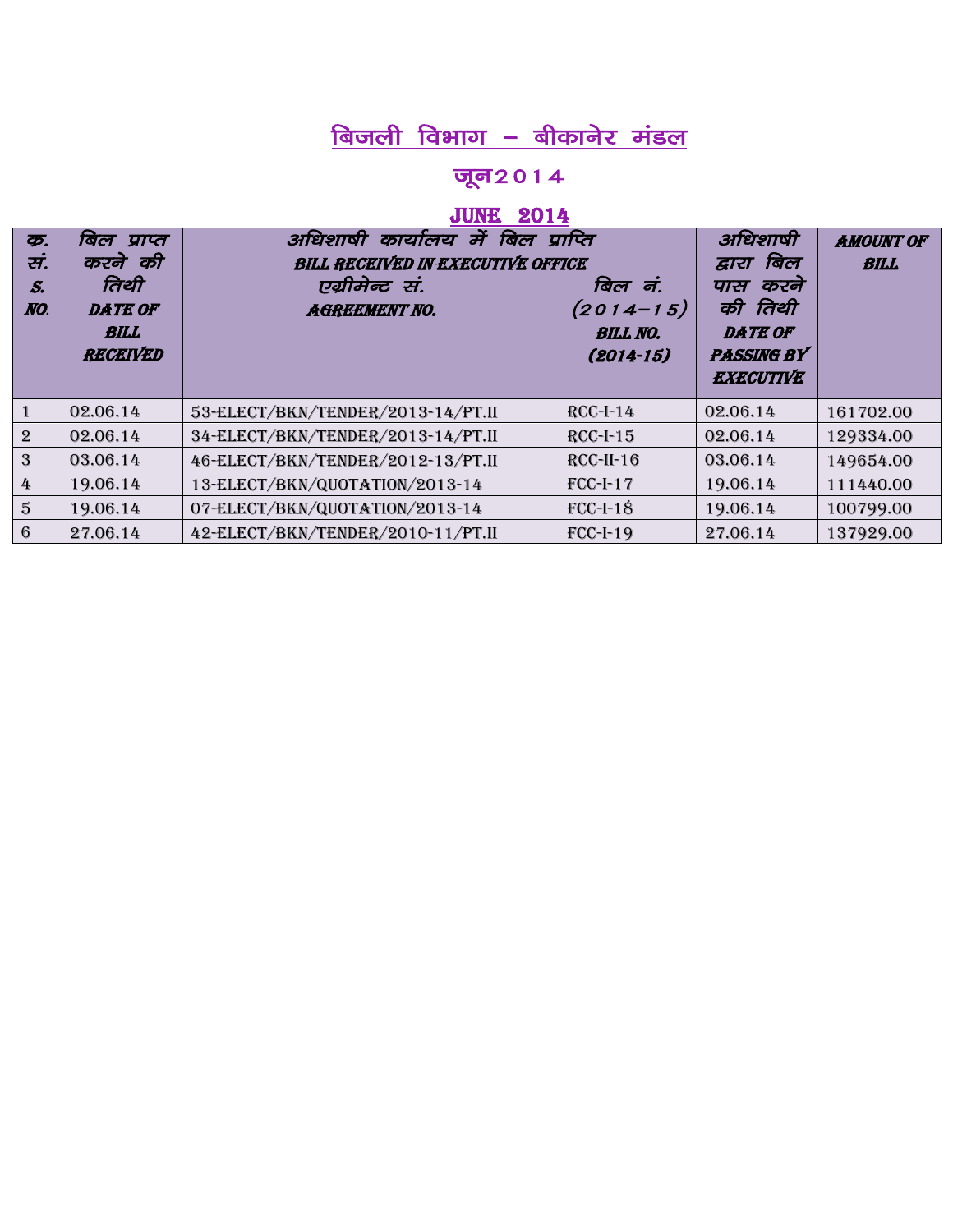# <u>जुलाई2014</u>

## JULY 2014

| <b>कृ.</b>              | बिल प्राप्त    | अधिशाषी कार्यालय में बिल प्राप्ति        |                  | अधिशाषी           | <b>AMOUNT OF</b> |
|-------------------------|----------------|------------------------------------------|------------------|-------------------|------------------|
| सं.                     | करने की        | <b>BILL RECEIVED IN EXECUTIVE OFFICE</b> |                  | बिल<br>द्वारा     | <b>BILL</b>      |
| S.                      | तिथी           | एग्रीमेन्ट सं.                           | बिल नं.          | करने<br>पास       |                  |
| NO.                     | <b>DATE OF</b> | <b>AGREEMENT NO.</b>                     | $(2014 - 15)$    | की तिथी           |                  |
|                         | <b>BILL</b>    |                                          | <b>BILL NO.</b>  | <b>DATE OF</b>    |                  |
|                         | RECEIVED       |                                          | $(2014 - 15)$    | <b>PASSING BY</b> |                  |
|                         |                |                                          |                  | <b>EXECUTIVE</b>  |                  |
| $\mathbf{1}$            | 01.07.14       | 47-ELECT/BKN/TENDER/2012-13/PT.II        | RCC-II-20        | 01.07.14          | 112800.00        |
| $\mathbf 2$             | 01.07.14       | 32-ELECT/BKN/TENDER/2013-14/PT.II        | $RCC-II-21$      | 01.07.14          | 359797.00        |
| $\mathbf{3}$            | 02.07.14       | 34-ELECT/BKN/TENDER/2012-13/PT.II        | $RCC-IV-22$      | 02.07.14          | 210663.00        |
| 4                       | 03.07.14       | 36-ELECT/BKN/TENDER/2013-14/PT.II        | $RCC-I-23$       | 03.07.14          | 81482.00         |
| $\bf 5$                 | 03.07.14       | 24-ELECT/BKN/TENDER/2013-14/PT.II        | <b>RCC-I-24</b>  | 04.07.14          | 1390131.00       |
| $6\phantom{.}6$         | 04.07.14       | 25-ELECT/BKN/TENDER/2013-14/PT.II        | $RCC-I-25$       | 04.07.14          | 494841.00        |
| $\overline{\mathbf{7}}$ | 07.07.14       | 26-ELECT/BKN/TENDER/2013-14/PT.II        | <b>FCC-I-26</b>  | 07.07.14          | 429801.00        |
| $\hat{8}$               | 07.07.14       | 20-ELECT/BKN/TENDER/2013-14/PT.II        | RCC-II-27        | 07.07.14          | 498120.00        |
| 9                       | 08.07.14       | 27-ELECT/BKN/TENDER/2012-13/PT.II        | FCC-III-28       | 08.07.14          | 1018515.00       |
| 10                      | 08.07.14       | 18-ELECT/BKN/TENDER/2009-10/PT.II        | <b>FCC-II-29</b> | 08.07.14          | 279155.00        |
| 11                      | 09.07.14       | 31-ELECT/BKN/TENDER/2013-14/PT.II        | RCC-I-30         | 09.07.14          | 190630.00        |
| 12                      | 15.07.14       | 09-ELECT/BKN/TENDER/2013-14/PT.II        | <b>RCC-I-31</b>  | 15.07.14          | 120296.00        |
| 13                      | 15.07.14       | 03-ELECT/BKN/QUOTATION/2014-15           | <b>FCC-I-32</b>  | 15.07.14          | 91991.00         |
| 14                      | 15.07.14       | 08-ELECT/BKN/TENDER/2013-14/PT.II        | RCC-III-33       | 15.07.14          | 53160.00         |
| 15                      | 26.07.14       | 04-ELECT/BKN/TENDER/2013-14/PT.II        | $RCC-V-34$       | 28.07.14          | 53695.00         |
| 16                      | 26.07.14       | 07-ELECT/BKN/TENDER/2013-14/PT.II        | RCC-III-35       | 28.07.14          | 54597.00         |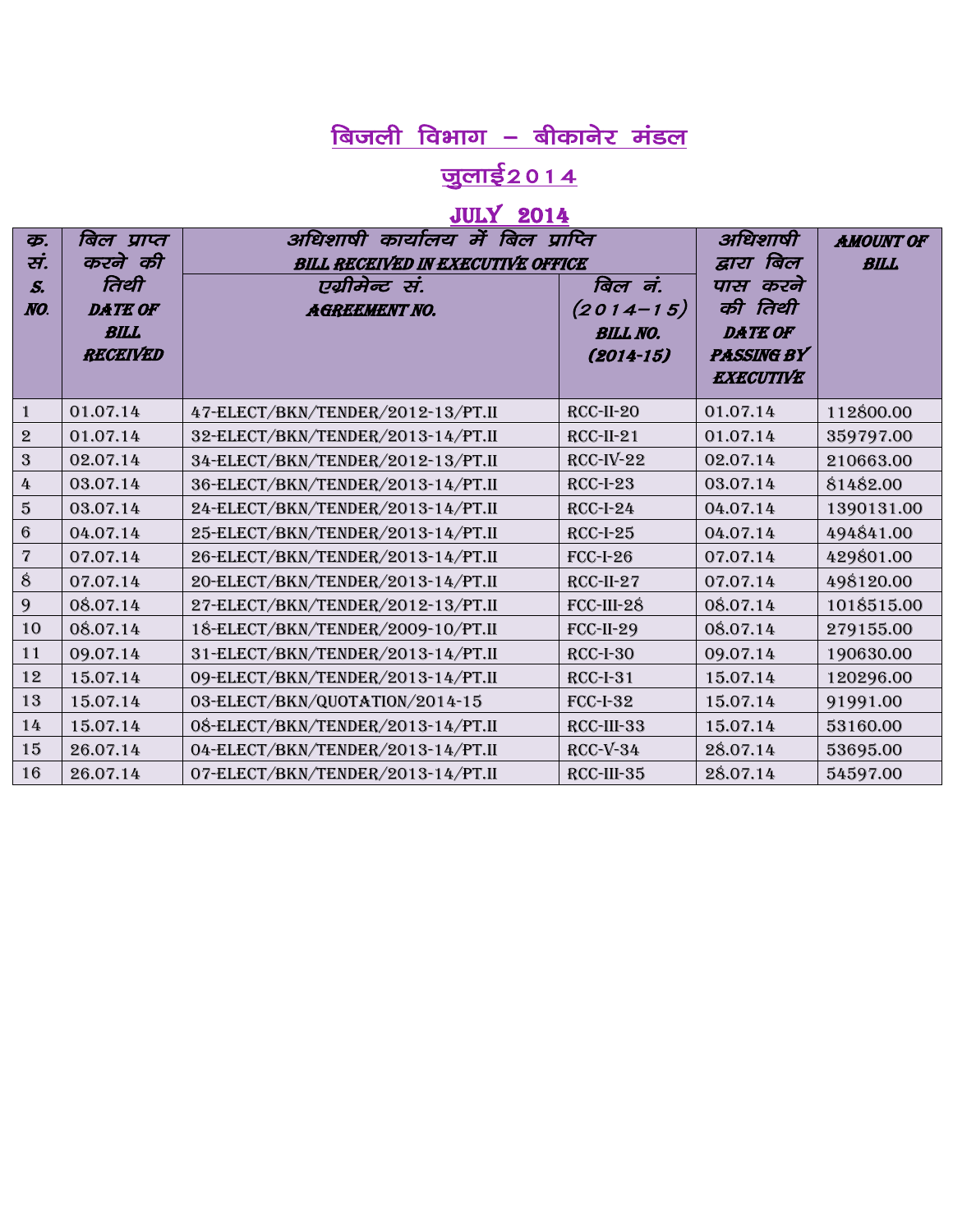#### <u>अगस्त २०१४</u>

#### August 2014

| क.<br>स.<br>S.<br>NO. | बिल प्राप्त<br>करने की<br>तिथी<br><b>DATE OF</b><br><b>BILL</b><br>RECEIVED | अधिशाषी कार्यालय में बिल प्राप्ति<br><b>BILL RECEIVED IN EXECUTIVE OFFICE</b><br>एग्रीमेन्ट सं.<br><b>AGREEMENT NO.</b> | बिल नं.<br>$(2014 - 15)$<br><b>BILL NO.</b><br>$(2014 - 15)$ | अधिशाषी<br>बिल<br>द्वारा<br>करने<br>पास<br>की तिथी<br><b>DATE OF</b><br><b>PASSING BY</b><br><b>EXECUTIVE</b> | <b>AMOUNT OF</b><br><b>BILL</b> |
|-----------------------|-----------------------------------------------------------------------------|-------------------------------------------------------------------------------------------------------------------------|--------------------------------------------------------------|---------------------------------------------------------------------------------------------------------------|---------------------------------|
|                       | 04.08.14                                                                    | 12-ELECT/BKN/TENDER/QUOTATION/13-14                                                                                     | $FCC-I-36$                                                   | 04.08.14                                                                                                      | 116319.00                       |
| $\mathbf{2}$          | 05.08.14                                                                    | 44-ELECT/BKN/TENDER/2012-13/PT.II                                                                                       | <b>FCC-I-37</b>                                              | 05.08.14                                                                                                      | 166366.00                       |
| 3                     | 05.08.14                                                                    | 15-ELECT/BKN/TENDER/2013-14/PT.II                                                                                       | $FCC-I-38$                                                   | 05.08.14                                                                                                      | 1262236.00                      |
| 4                     | 07.08.14                                                                    | 34-ELECT/BKN/TENDER/2013-14/PT.II                                                                                       | RCC-II-39                                                    | 07.08.14                                                                                                      | 61652.00                        |
| $\overline{5}$        | 20.08.14                                                                    | 32-ELECT/BKN/TENDER/2013-14/PT.II                                                                                       | RCC-III-40                                                   | 20.08.14                                                                                                      | 153318.00                       |
| 6                     | 20.08.14                                                                    | 21-ELECT/BKN/TENDER/QUOTATION/13-14                                                                                     | <b>FCC-I-41</b>                                              | 20.08.14                                                                                                      | 206294.00                       |
| 7                     | 22.08.14                                                                    | 29-ELECT/BKN/TENDER/2013-14/PT.II                                                                                       | $FCC-I-42$                                                   | 22.08.14                                                                                                      | 522492.00                       |
| 8                     | 22.08.14                                                                    | 43-ELECT/BKN/TENDER/2012-13/PT.II                                                                                       | $FCC-II-43$                                                  | 22.08.14                                                                                                      | 724343.00                       |
| 9                     | 29.08.14                                                                    | 36-ELECT/BKN/TENDER/2013-14/PT.II                                                                                       | RCC-II-44                                                    | 29.08.14                                                                                                      | 83453.00                        |
| 10                    | 29.08.14                                                                    | 36-ELECT/BKN/TENDER/2012-13/PT.II                                                                                       | RCC-III-45                                                   | 29.08.14                                                                                                      | 247829.00                       |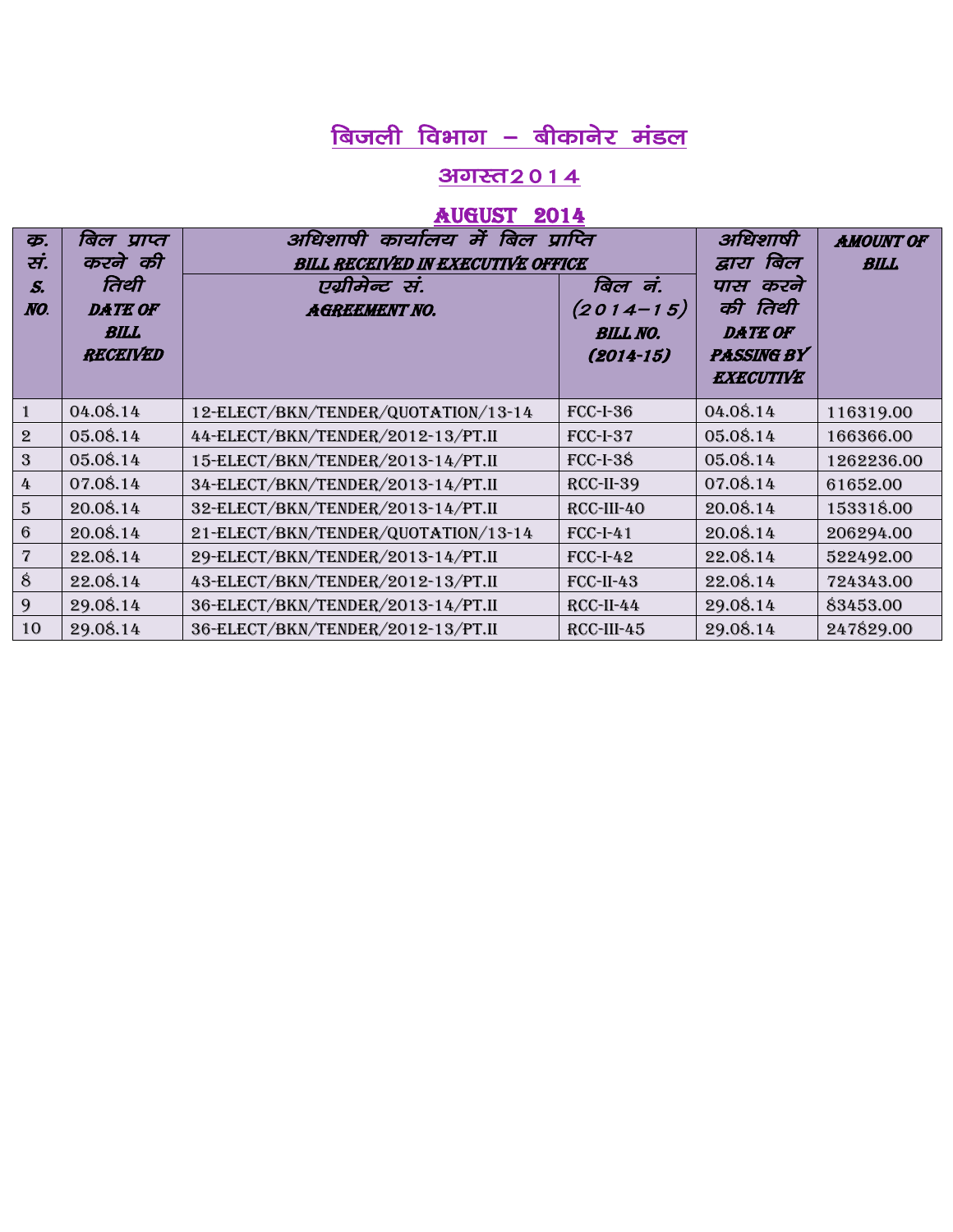#### <u> सितम्बर2014</u>

#### SEPTEMBER 2014

| <b>कृ.</b><br>सं.       | बिल प्राप्त<br>करने की                            | अधिशाषी कार्यालय में बिल प्राप्ति<br><b>BILL RECEIVED IN EXECUTIVE OFFICE</b> | अधिशाषी<br>द्वारा बिल                                        | <b>AMOUNT OF</b><br><b>BILL</b>                                                |           |
|-------------------------|---------------------------------------------------|-------------------------------------------------------------------------------|--------------------------------------------------------------|--------------------------------------------------------------------------------|-----------|
| $S_{\cdot}$<br>NO.      | तिथी<br><b>DATE OF</b><br><b>BILL</b><br>RECEIVED | एग्रीमेन्ट सं.<br><b>AGREEMENT NO.</b>                                        | बिल नं.<br>$(2014 - 15)$<br><b>BILL NO.</b><br>$(2014 - 15)$ | पास करने<br>की तिथी<br><b>DATE OF</b><br><b>PASSING BY</b><br><b>EXECUTIVE</b> |           |
| $\mathbf{1}$            | 04.09.14                                          | 25-ELECT/BKN/TENDER/2013-14/PT.II                                             | RCC-II-46                                                    | 08.09.14                                                                       | 440593.00 |
| $\mathbf 2$             | 04.09.14                                          | 37-ELECT/BKN/TENDER/2013-14/PT.II                                             | $RCC-I-47$                                                   | 08.09.14                                                                       | 455968.00 |
| $\overline{3}$          | 08.09.14                                          | 44-ELECT/BKN/TENDER/2010-11/PT.II                                             | $RCC-II-48$                                                  | 08.09.14                                                                       | 155173.00 |
| 4                       | 11.09.14                                          | 54-ELECT/BKN/TENDER/2013-14/PT.II                                             | $RCC-II-49$                                                  | 11.09.14                                                                       | 215453.00 |
| $\sqrt{5}$              | 18.09.14                                          | 07-ELECT/BKN/QUOTATION/2014-15                                                | <b>FCC-I-50</b>                                              | 18.09.14                                                                       | 395919.00 |
| $6\phantom{.}6$         | 18.09.14                                          | 01-ELECT/BKN/QUOTATION/2014-15                                                | $FCC-I-51$                                                   | 18.09.14                                                                       | 110743.00 |
| $\overline{\mathbf{7}}$ | 23.09.14                                          | 46-ELECT/BKN/TENDER/2012-13/PT.II                                             | RCC-III-52                                                   | 23.09.14                                                                       | 114735.00 |
| 8                       | 23.09.14                                          | 03-ELECT/BKN/TENDER/2011-12/PT.II                                             | RCC-VII-53                                                   | 26.09.14                                                                       | 805369.00 |
| 9                       | 24.09.14                                          | 47-ELECT/BKN/TENDER/2012-13/PT.II                                             | RCC-III-54                                                   | 26.09.14                                                                       | 121477.00 |
| 10                      | 24.09.14                                          | 32-ELECT/BKN/TENDER/2013-14/PT.II                                             | $RCC-IV-55$                                                  | 26.09.14                                                                       | 369192.00 |
| 11                      | 29.09.14                                          | 31-ELECT/BKN/TENDER/2013-14/PT.II                                             | RCC-II-56                                                    | 29.09.14                                                                       | 121492.00 |
| 12                      | 29.09.14                                          | 08-ELECT/BKN/TENDER/2013-14/PT.II                                             | $RCC-IV-57$                                                  | 29.09.14                                                                       | 53160.00  |
| 13                      | 29.09.14                                          | 04-ELECT/BKN/TENDER/2013-14/PT.II                                             | RCC-VI-58                                                    | 29.09.14                                                                       | 54501.00  |
| 14                      | 29.09.14                                          | 39-ELECT/BKN/TENDER/2012-13/PT.II                                             | $FCC-II-59$                                                  | 29.09.14                                                                       | 183866.00 |
| 15                      | 29.09.14                                          | 37-ELECT/BKN/TENDER/2011-12/PT.II                                             | <b>FCC-I-60</b>                                              | 29.09.14                                                                       | 436734.00 |
| 16                      | 29.09.14                                          | 06-ELECT/BKN/QUOTATION/2014-15                                                | <b>FCC-I-61</b>                                              | 29.09.14                                                                       | 23120.00  |
| 17                      | 29.09.14                                          | 02-ELECT/BKN/QUOTATION/2014-15                                                | <b>FCC-I-62</b>                                              | 29.09.14                                                                       | 157329.00 |